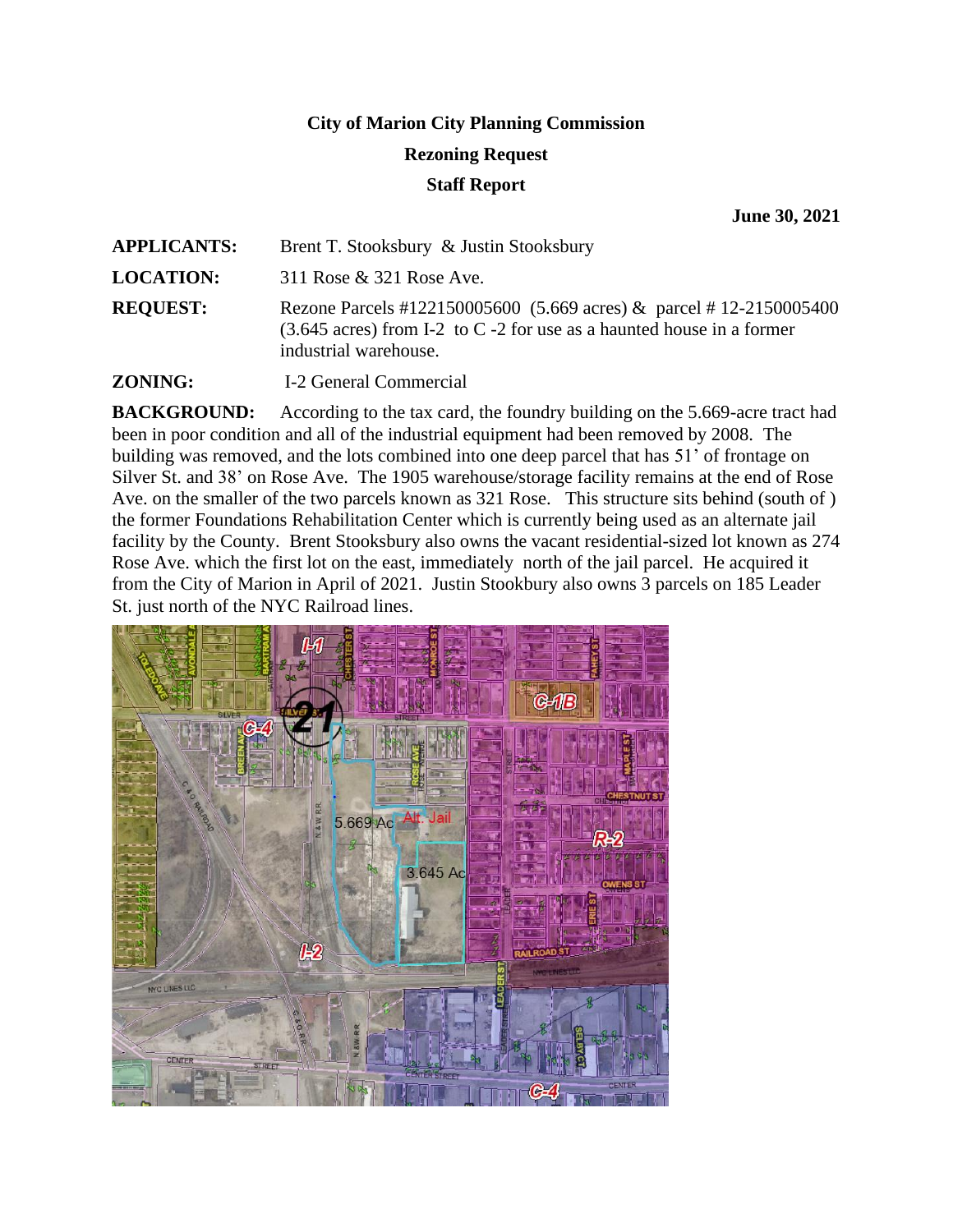#### Photo of warehouse building:



#### **Comments:**

Section 1143.012 C-2 Community Shopping District in subsection (A) (6) lists principal permitted uses such as "assembly halls, bowling alleys, concert halls, enclosed theaters, skating rinks, and similar places of assembly or entertainment ". Since these uses permit a large group of people from the community to gather for entertainment, the Zoning Inspector and I felt that a haunted house open to the public was similar in character to these uses.

The land in question is I-2 General Industrial because of its industrial history and proximity to the railroads. Even though the proposed haunted house is not as intense of a use as many of the industrial uses permitted, the zoning code does not permit uses from the Commercial districts to pyramid up into the Industrial districts. This is because traditional industrial uses are often loud, dirty, smelly, and often are a nuisnance to surrounding homes and businesses. Therefore, the code tries to separate heavy industry from other land uses. However, in this particular neighborhood, single family homes are located on Rose Ave. Leader St. and Silver St. Some C-3 & C-4 Commercial districts are south of the railroad tracks facing Center St. and there are a few small pockets of neighborhood scale commercial zoning sprinkled amongst the homes on Silver St.

### **In favor of the request, we find:**

- 1. The neighborhood already has a mixture of land uses and the haunted house will be inside and tucked away at the end of the dead-end street with railroads on two sides.
- 2. The land in question has not been used in a productive way for many years.
- 3. An industrial use with large trucks and increased traffic would be permitted to locate in the site as it is currently zoned.
- 4. The site has over 9 acres for parking and on-site traffic control.
- 5. The building is located deep in the property about 350' away from the Rose Ave. homes and 230' from the Leader St. homes.